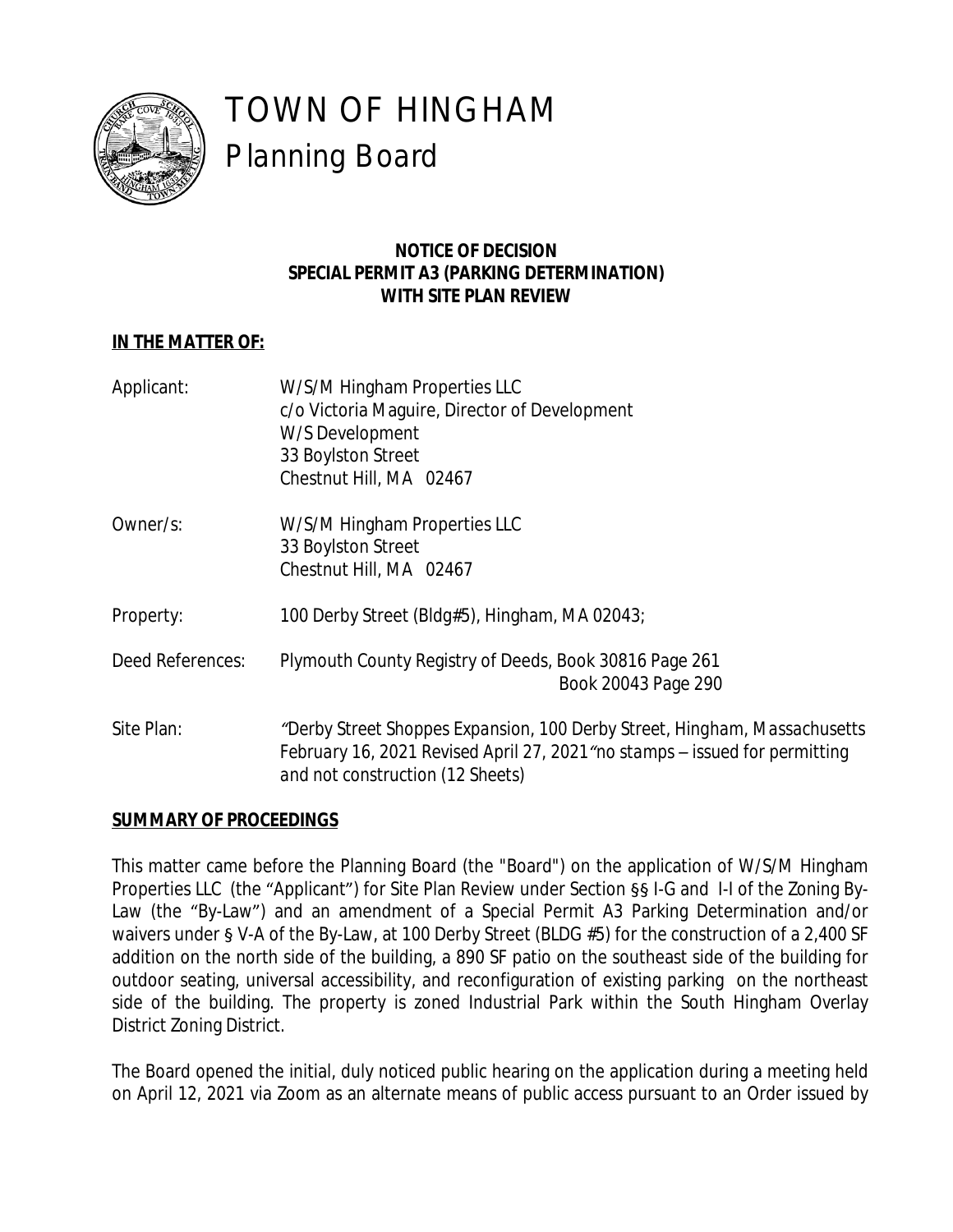#### SPA3/SPR Modification – 100 Derby Street (Bldg. #5) W/S/M Hingham Properties LLC

the Governor of Massachusetts, dated March 12, 2020, Suspending Certain Provisions of the Open Meeting Law. Subsequent hearings were held on April 26, 2021, and May 3, 2021 by remote participation. The Board panel consisted of regular members Kevin Ellis, Chair, Judith Sneath, Rita DaSilva, Gordon Carr, and Gary Tondorf-Dick.

The Applicant was represented during the hearings by Victoria Maguire, Director of Development WS Development. The Board was assisted in its review by Susan Murphy, Special Town Counsel, Patrick G. Brennan, RPE of Amory Engineers and Jeffrey S. Dirk, PE, PTOE, FITE of Vanasse & Associates. At the conclusion of the hearing, the Board voted unanimously to grant Site Plan Review approval and the requested A-3 Special Permit modification, with findings and conditions set forth below.

Throughout its deliberations, the Board has been mindful of the statements of the Applicant and the comments of the general public, all as made or received at the public hearing.

# **BACKGROUND AND DISCUSSION**

The subject property is located within is the development commonly known as "The Derby Street Shops", a retail campus consisting of five parcels. The current applications for Site Plan Review and a Special Permit A3 is for the portion of the development known as Building 4 and was formerly a Rite Aid Pharmacy. This building was also subject to a Site Plan Review and Special Permit approval in 2018 and 2020, when it was proposed to construct a 13,000 SF addition to the existing building and related site improvements. The current applications have replaced the proposal for the 13,000 SF addition and instead is proposing a more moderate addition of 2,400 SF as well as an outdoor patio of approximately 890 SF in the area in the front of the building with universal accessibility to this patio and walkways around the entire building. The former Rite Aid building will receive a new exterior façade and interior tenant fit-up for two new tenants: a restaurant and a retail space.

In addition to improvement to the building façade and the tenant fit-up, the application proposes a reconfiguration of the existing adjacent parking area to provide handicap parking that is closer to an accessible route to the building, landscaped islands, an enclosed dumpster area and modifications to the existing loading dock area. Amory Engineers reviewed the project for compliance under zoning and proper engineering practices as to the site improvements. Vanasse Associates reviewed the traffic volumes, circulation, parking ratio and delivery vehicle patterns as they related other site features and interaction with the overall complex. Based on the Board's review of the applications, as supported by the peer review reports, the Board determined that the project was consistent with the requirements of the bylaw and the findings and conditions of prior decisions governing The Derby Street Shops and that no additional conditions were necessary beyond ongoing conditions set forth in the prior approval.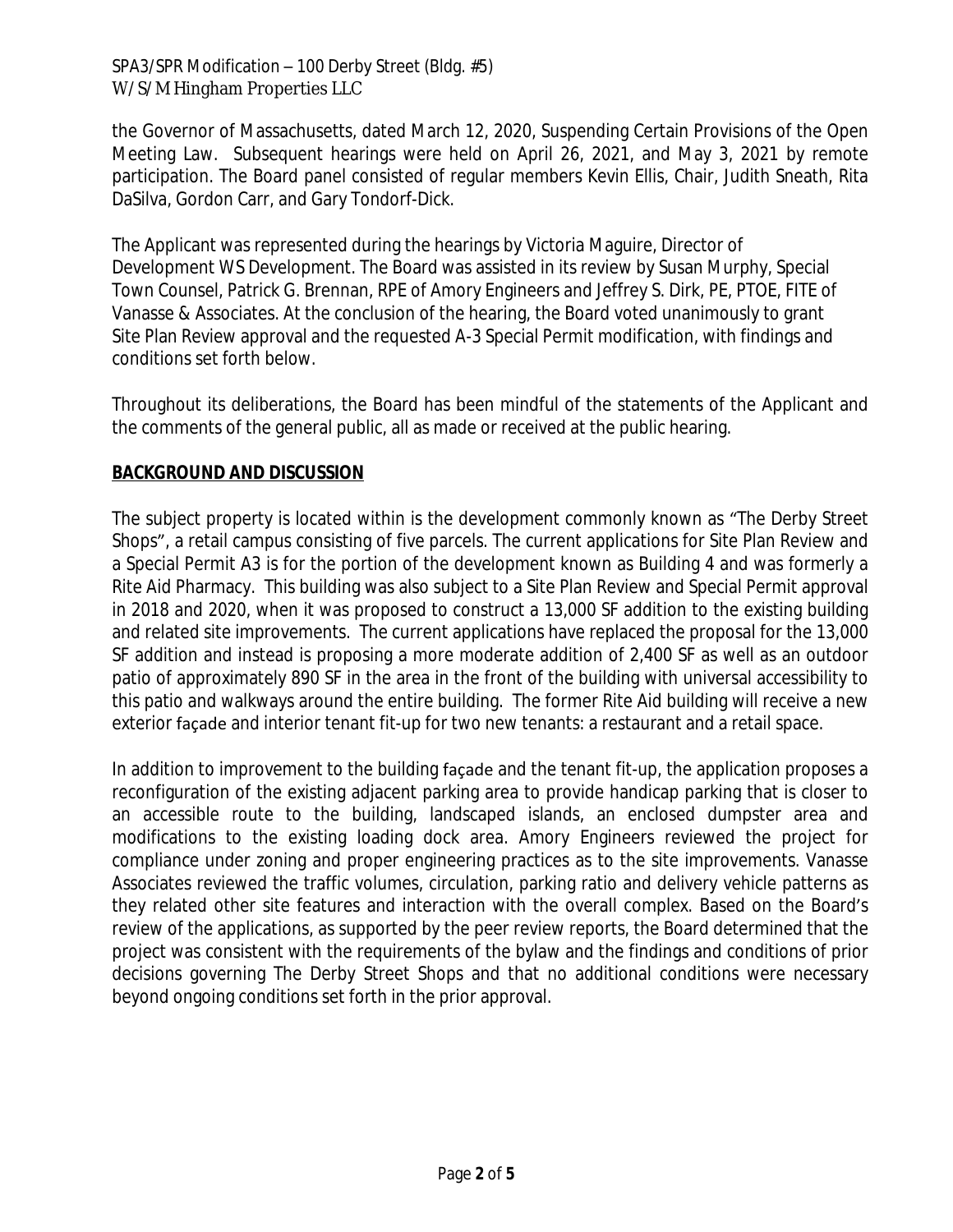#### **FINDINGS:**

Based on the information submitted and presented during the hearing, and the deliberations and discussions of the Board during the meeting, the Board made the following findings in accordance with the Site Plan Approval Criteria under § I-I, 6 of the By-Law:

**a) Protection of abutting properties against detrimental uses by provision for surface water drainage, fire hydrant locations, sound and site buffers, and preservation of views, light and air, and protection of abutting properties from negative impacts from artificial outdoor site lighting;**

The proposed improvements are part of a larger retail complex that requires extensive review to assure abutting properties are not impacted and assurance to the property owner that the retail complex is successful as a destination retail area. The Planning Board found the applicant's proposal maintained the character and appearance typical of the other tenants in the complex and provided sufficient safeguards to visitors and customers as to convenient parking and updating of existing facades along with operational safeguard to the impacts of lighting, noise through landscaped buffers.

**b) Convenience and safety of vehicular and pedestrian movement within the site and on adjacent streets; the location of driveway openings in relation to traffic or to adjacent streets, taking account of grades, sight distances and distances between such driveway entrances, exits and the nearest existing street or highway intersections; sufficiency of access for service, utility and emergency vehicles;**

The diversity of retail, restaurant and other personal service establishments in the complex promotes a pedestrian friendly area. The property owner provided updated pedestrian crossing with improved visibility to motorists and pedestrians crossing at one of the main routes into the complex. The Peer Review Consultants recommended revisions to the loading dock area at the northwest side of the building that improved what could have been potential conflicts between motorists and delivery vehicles as to circulation and line of sight. The Planning Board felt after all the discussions and recommendations that emergency access, motor vehicle as well as delivery vehicles and pedestrian access were sufficiently addressed and improved with the proposal.

**c) Adequacy of the arrangement of parking, loading spaces and traffic patterns in relation to the proposed uses of the premises; compliance with the off-street parking requirements of this By-Law;**

The Planning Board found that improvement to the parking field with accessibility for handicap motorists being able to park closer to their protected path of access with curb ramps, along with the landscape islands to channel motor vehicle circulation in the parking field and adjustment to the rear entrance in the proximity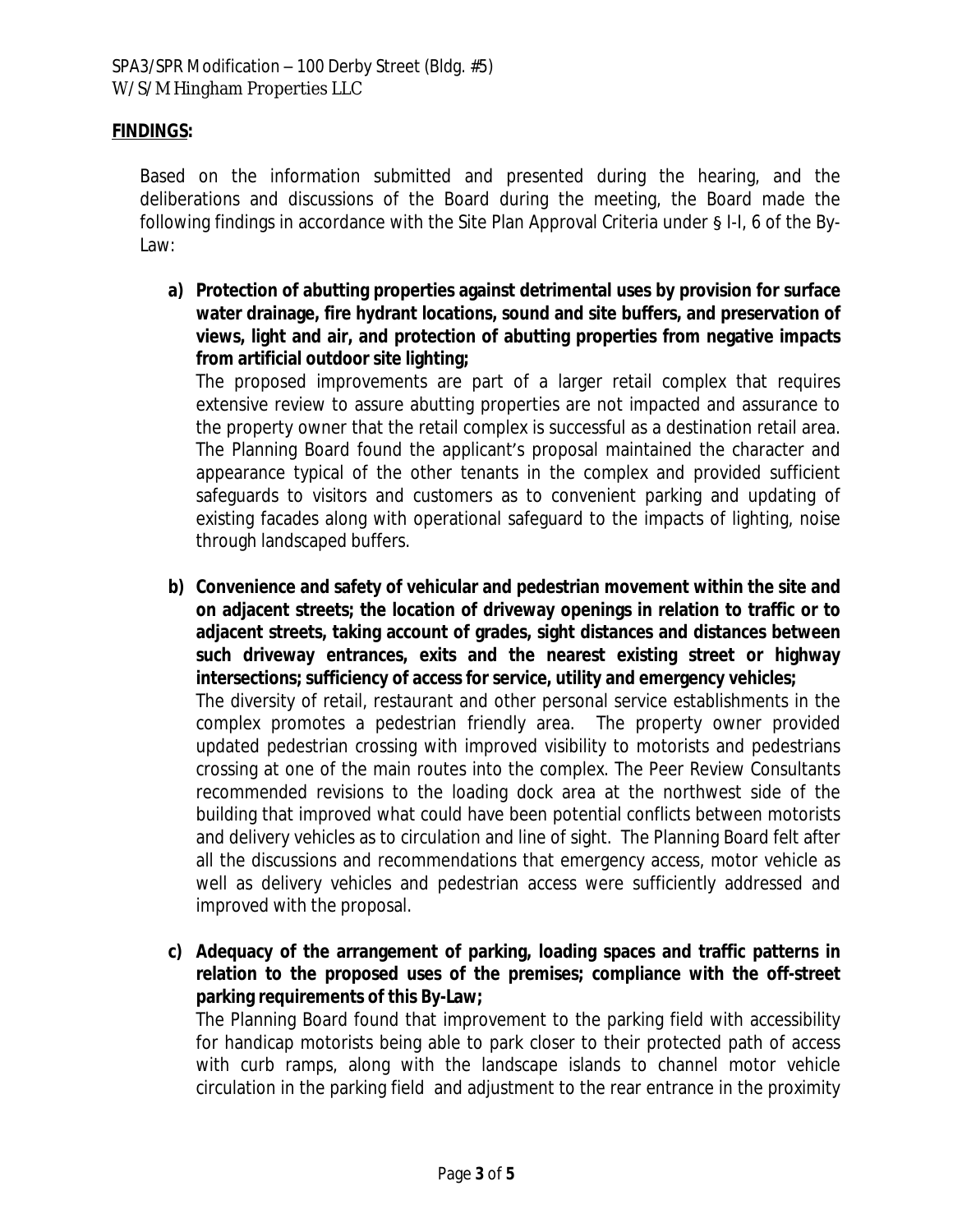of the loading dock, collectively addressed many of the typical safety and emergency access concerns of a busy retail area while maintaining the overall complex's traffic circulation in an orderly manner.

**d) Adequacy of open space and setbacks, including adequacy of landscaping of such areas;**

There was no substantial change; additional landscaped islands are being added to the parking lot.

**e) Adequacy of the methods of disposal of refuse and other wastes during construction and resulting from the uses permitted on the site including, but not limited to, discarded building materials, concrete truck wash out, chemicals, litter and sanitary wastes; provided, that discharge of refuse or other wastes into the municipal storm water system shall be expressly prohibited;**

As part of this proposal a dumpster pad enclosed with fencing was included in the proximity of Building #5. Sufficient access and maneuverability for waste disposal services was provide for regular maintenance and operation of the dumpster.

**f) Prevention or mitigation of adverse impacts on the Town's resources, including, without limitation, water supply, wastewater facilities, energy and public works and public safety resources;**

The Planning Board found that sufficient water supply is provided for both domestic and public safety.

**g) Assurance of positive storm water drainage and snow-melt run-off from buildings, driveways and from all parking and loading areas on the site, and prevention of erosion, sedimentation and storm water pollution and management problems through site design and erosion controls in accordance with the most current versions of the Massachusetts Department of Environmental Protection's Storm water Management Policy and Standards including the Massachusetts Storm water Handbook, the Massachusetts Erosion and Sediment Control Guidelines and, if applicable, additional requirements under the Town of Hingham MS4 Permit for projects that disturb more than one acre and discharge to the Town's municipal storm water;**

The Planning Board found after Peer Review by Amory Engineering that the proposed drainage modifications were sufficient with the existing storm water system.

**h) Assurance that appropriate Best Management Practices have been incorporated to minimize the amount of disturbed areas and protect natural resources, stabilize sites when projects are complete or operations have temporarily ceased, protect slopes on the construction site, protect storm drain inlets and armor all newly constructed outlets, install perimeter controls at the site, stabilize construction**